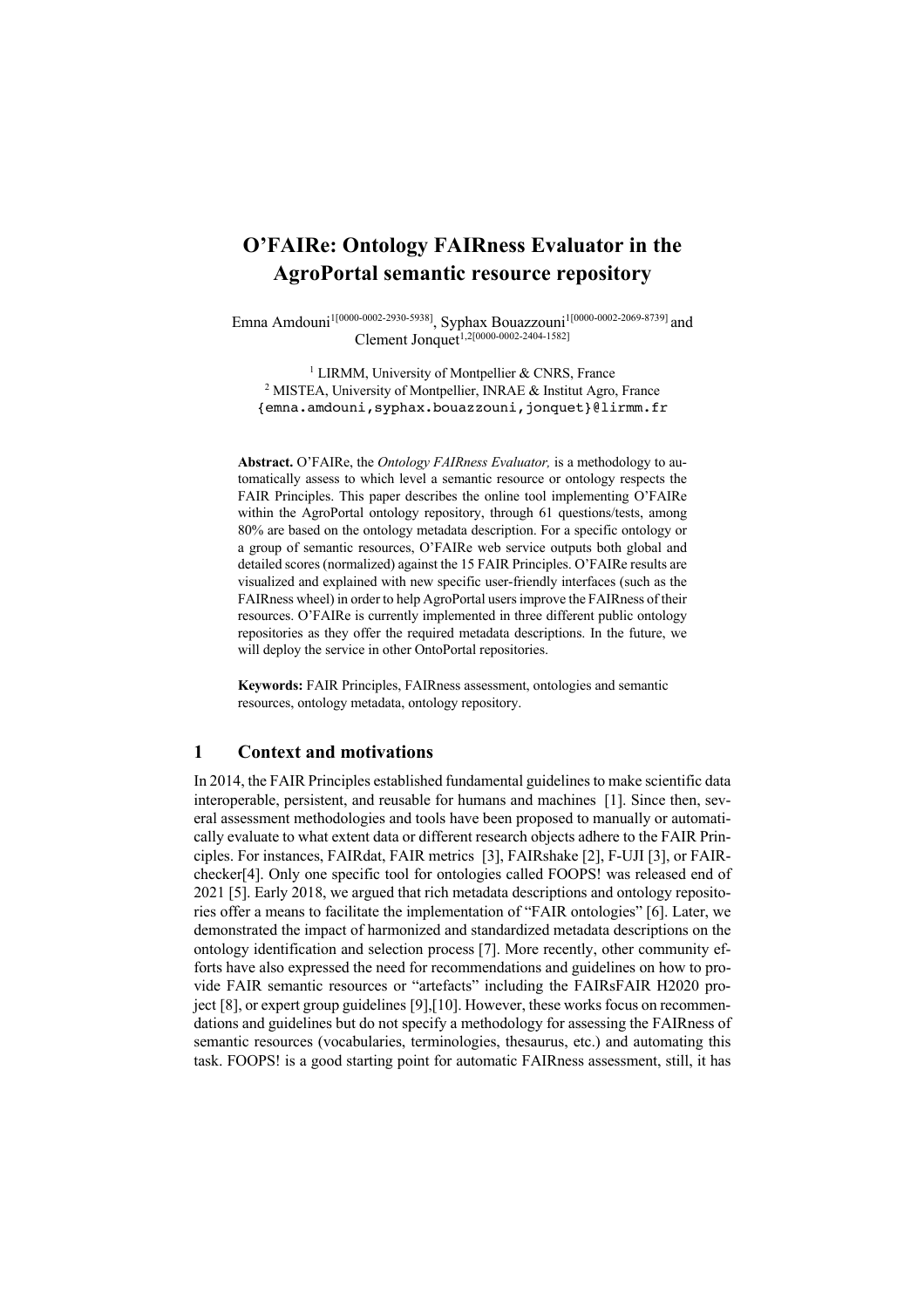several limits: it does not cover all the sub-principles, and does not consider and test all the related aspects of a sub-principle (e.g., "I1/I2" are evaluated with straightforward tests), and does not provide actionable guidelines to address the detected issues. It does not work with a group of ontologies. One strong difference is that FOOPS! does not rely on any ontology repository nor a standard way to describe ontologies/metadata, which is somehow both an advantage and a limitation.

From our point-of-view, clear metadata descriptions and open semantic repositories are two key elements of making semantic resources FAIR. In a previous paper, we introduced an *integrated quantitative FAIRness assessment grid* for ontologies and semantic resources [11] which dispatches 478 credits to each FAIR principle, depending on its importance when assessing the FAIRness of semantic resources. The proposed grid is based on the *Metadata for Ontology Description and Publication Ontology* [11]*,* previous work harmonizing several metadata vocabularies into one model that has been implemented within AgroPortal [7]. With O'FAIRe, extensively presented in [REF], we go a step further and define a clear generic and customizable methodology, based on 61 questions to automatically assess the FAIRness level of ontologies, guide semantic stakeholders to make their semantic resources FAIR, and select relevant FAIR semantic resources for use. This methodology considers FAIRness assessment of ontologies should as much as possible be based on the evaluation of their metadata properties, which ones shall be ideally indexed, shared, and standardized by reference ontology repositories or libraries. As illustrated hereafter, we have implemented O'FAIRe as a web service working with any OntoPortal installation (https://ontoportal.org) [12] respecting MOD 1.4 properties and implemented specific visualizations illustrated here in the AgroPortal ontology repository [13].

## **2 O'FAIRe: design, implementation and demonstration**

O'FAIRe is based on 61questions that describe the unambiguous tests to determine to which level a semantic resource respects a particular aspect of FAIR. The distribution of the 61 questions is as follows: Findable (13), Accessible (13), Interoperable (15), Reusable (20). Each question disposes of certain number of credits (as defined by the grid [11]) to assign to an ontology depending on how it passes the test. When assigned to an ontology, credits become points that are added and normalized into scores. The higher the number of points, the better the test is passed. For instance, for the principle R1.1 ("Ontologies and ontology metadata are released with a clear and accessible usage license."), O'FAIRe relies on 3 questions:

*Q1. Is the ontology license clearly specified, with an URI that is resolvable and supports content negotiation? 15 pts (assessed with the property*  $det: \text{license}$ *).* 

*Q2. Are the ontology access rights specified and permissions documented? 7 pts (assessed with the property dct:accessRights).*

*Q3. Are the ontology usage guidelines and copyright holder documented? 15 pts (assessed with the properties cc:morePermissions, cc:useGuidelines and dct:rightsHolder).*

We implemented O'FAIRe into a web service which executes tests automatically evaluating how a semantic resource stored within AgroPortal responds to the 61 questions. The tool provides a score for each sub-principles as well as a global normalized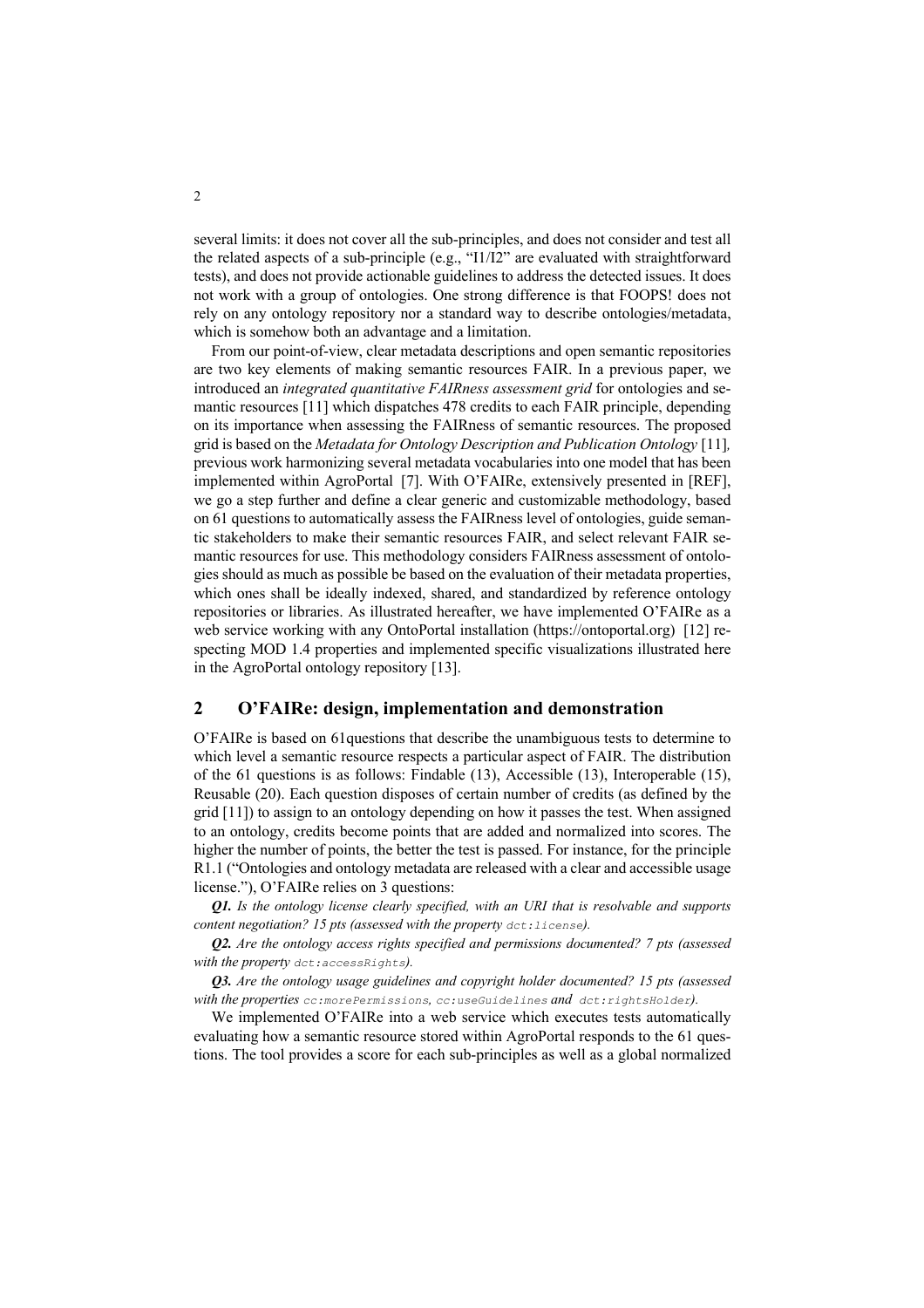[0-100] FAIR score. Formally speaking, we use AgroPortal's metadata record to evaluate the level of FAIRness of the corresponding semantic resource. Consequently, we do not evaluate the level of FAIRness of an ontology but the level of FAIRness of the ontology stored within AgroPortal. This distinction is important as several FAIR subprinciples are linked to the repository in which the ontology is hosted.

The questions and the web service have been implemented in a Java Servlet application, which consumes as entry the JSON ontology metadata descriptions returned by AgroPortal's web service API. The code is open-source, fully documented and available for reuse/customization on GitHub: https://github.com/agroportal/fairness. Over O'FAIREe questions: 45 are dependent of the ontology and 16 are determined simply by the fact that the ontology is stored in AgroPortal; which means the repository automatically gives 93 points to an ontology (19% of the total points). Currently, the prototype implements 50/61 questions (82%). The rest of the questions are not yet implemented because we do not have: (i) either a metadata property to store the information necessary to assess the question or (ii) implemented a mechanism to analyze the ontology content. This means that the maximum score an ontology can currently obtain in AgroPortal is 387/478 (normalized score of 81/100).

O'FAIRe prototype  $(v2)$  was released in AgroPortal v2.2 release (on  $2/2/22$ ) (http://agroportal.lirmm.fr); as well as in the SIFR BioPortal (http://bioportal.lirmm.fr), a repository of French biomedical terminology and the IndustryPortal (http://industryportal.enit.fr) developed in the context of the H2020 OntoCommons project. The three are open ontology-repositories based on the OntoPortal technology and implementing MOD 1.4. O'FAIRe web service in AgroPortal is accessible at following base URL: http://services.agroportal.lirmm.fr/ofaire. It takes as input parameter an *ontology acronym* or a list of ontology acronyms. It returns a *JSON output* which contains the FAIR scores obtained for each question aggregated by sub-principle, principle and then in total (score). The total score is maximized by 478 and normalized for convenience and comparison (normalizedScore). Every test result is justified by a short sentence (explanation) and when relevant the list of MOD1.4 metadata properties used (properties), so users may be aware of how this score was obtained.

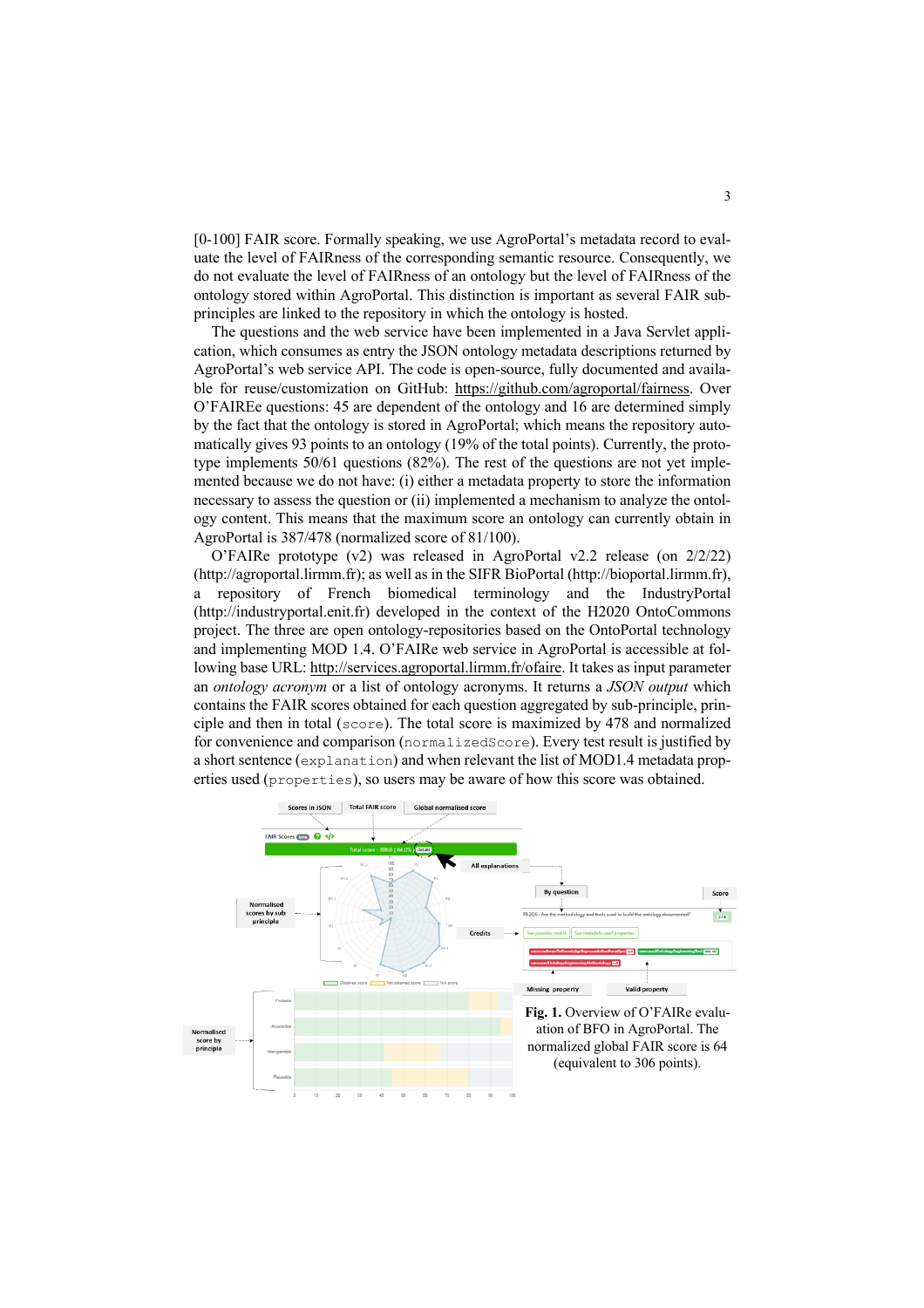Equipped with O'FAIRe, we have revisited or developed new user interfaces within AgroPortal to display FAIR scores. For instance, it is now possible to order all the semantic resources by FAIR score on the "Browse" page, which lists all the semantic resources in AgroPortal. Fig. 1 shows an overview of the results returned for an individual evaluation of the Basic Formal Ontology (BFO) in AgroPortal: the *FAIRness wheel* shows the obtained scores over the 15 FAIR sub-principles; the *bar chart* details for each FAIR principle: the total score obtained (i.e., green part) as well as non-obtained points (yellow part) and credits that cannot yet be assigned (gray part) per limits of current implementation. Other interfaces (e.g., the *Summary page*) provides details about an ontology score, metadata properties used and explanations.

When a list of ontologies is passed as entry, the combined parameter computes metrics for the group of ontologies requested (average, min, max and median and returns the average scores). Fig 2. shows an illustration in AgroPortal for a group of ontologies.



**Fig. 2.** O'FAIRe combined FAIRness evaluation of 11 ontologies in the OBO group in AgroPortal: average= 55, min=48, max=61, and median=55.

#### **3 Conclusion**

O'FAIRe offers both a methodology and a tool (illustrated here in AgroPortal) to enable automatic FAIRness assessment of ontologies. It differs from existing initiatives, as it is specialized for ontologies or semantic resources and it is based on metadata description harmonized in an ontology repository. O'FAIRe main goal is to offer a metric to measure the level of FAIRness and thus guide semantic stakeholders to make their semantic resources more FAIR, and select relevant FAIR semantic resources for their use. The grid on which O'FAIRe is conceived as well as its methodology (e.g., list of questions) can be customized, extended, or improved by other semantic experts in further

4